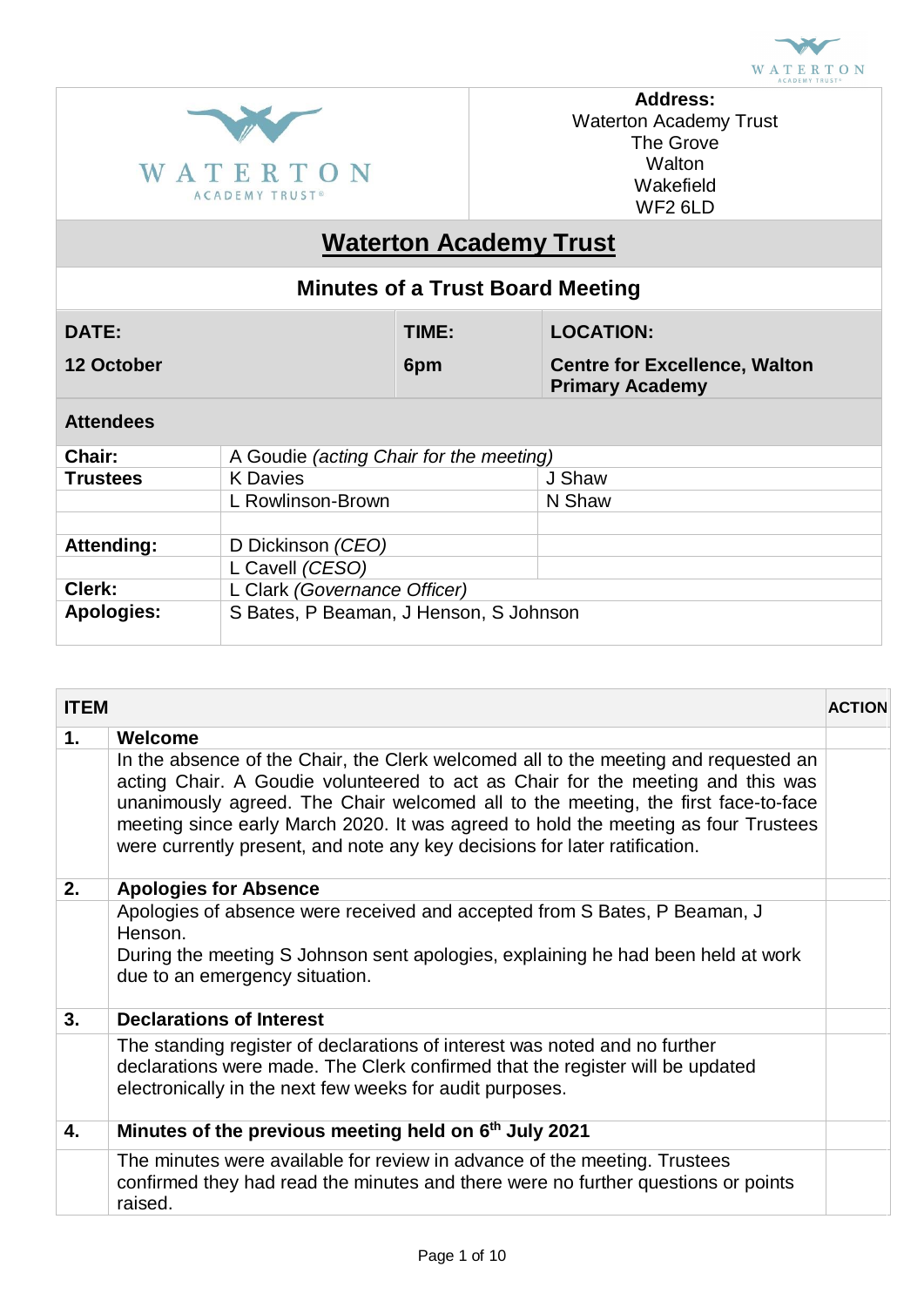

| <b>ITEM</b> |                                                                                                                                                                                                                                                                                                                                                                                                                                                                                                                                                                                                                                                                                                                                                                                                                                                                                                                                                                                                                                                                                                                                                                                                                                                                | <b>ACTION</b> |
|-------------|----------------------------------------------------------------------------------------------------------------------------------------------------------------------------------------------------------------------------------------------------------------------------------------------------------------------------------------------------------------------------------------------------------------------------------------------------------------------------------------------------------------------------------------------------------------------------------------------------------------------------------------------------------------------------------------------------------------------------------------------------------------------------------------------------------------------------------------------------------------------------------------------------------------------------------------------------------------------------------------------------------------------------------------------------------------------------------------------------------------------------------------------------------------------------------------------------------------------------------------------------------------|---------------|
|             | In relation to an action regarding further detail on the disparity of absence between<br>teaching and support staff, the CEO explained that the reporting mechanism on the<br>HR system duplicates days lost to absence where staff have multiple roles. There<br>are no teaching staff with multiple roles, therefore the support staff absences are<br>less accurate. The COO will be attending the spring Trust Board meeting and will<br>provide further detail.<br>A question was asked whether it is known if other Trusts have seen a higher staff<br>absence of support staff. KD, who is CEO of a MAT, stated that there is a higher<br>proportion of support staff absent in her Trust, and the impact of covid is having as<br>significant an impact as ever. Trustees held a detailed discussion on staff resilience<br>and the importance of wellbeing and mental health, and ensuring leadership is<br>strong and supportive and staff have a range of support and access to services for<br>wellbeing. It was noted by Trustees that there has also been a renewed focus within<br>the commercial and business sector on staff wellbeing.<br>The minutes of the meeting held $6th$ July 2021 were approved, and will be signed by<br>the Chair. |               |
|             | The Clerk will arrange for the approved minutes of meetings held virtually on Teams<br>during 2020 and 2021 to be signed by the Chair (S Johnson).                                                                                                                                                                                                                                                                                                                                                                                                                                                                                                                                                                                                                                                                                                                                                                                                                                                                                                                                                                                                                                                                                                             | Chair         |
| 5.          | <b>Risk Register and Conditions of Care</b>                                                                                                                                                                                                                                                                                                                                                                                                                                                                                                                                                                                                                                                                                                                                                                                                                                                                                                                                                                                                                                                                                                                                                                                                                    |               |
|             | The CEO drew attention to the Conditions of Care set out in the report and confirmed<br>that these continue to be met. It was noted that these remained largely unchanged<br>apart from a slight change of wording in relation to growth, but all will be revisited<br>alongside the strategic planning work. There had been no new significant risks<br>added.<br>Trustees reviewed the report, confirmed that the Risk Register is up to date, relevant<br>and includes effective risk management of the mitigation of risk.                                                                                                                                                                                                                                                                                                                                                                                                                                                                                                                                                                                                                                                                                                                                 |               |
| 6.          | <b>COVID Update</b>                                                                                                                                                                                                                                                                                                                                                                                                                                                                                                                                                                                                                                                                                                                                                                                                                                                                                                                                                                                                                                                                                                                                                                                                                                            |               |
|             | The CEO referred to the report and provided a brief summary. Measures taken in<br>schools are now well established, with an updated Risk Assessment and newly<br>devised Outbreak Management Plan having been written over the summer and<br>published on websites.<br>As included in the report, there had been a number of cases reported to date. These<br>had been managed within the guidelines. There had been an identified outbreak,<br>with no serious illnesses. This was at Mill Dam, and was mainly linked to a<br>residential trip. All procedures had been followed in line with risk assessments.<br>A question was asked about staff uptake of the covid vaccination. The CEO<br>explained that a survey had not been undertaken, and LRB explained that a survey<br>can be undertaken and although staff would not be obliged to answer it may help in<br>informing risk assessments. Trustees discussed the potential pros and cons of a<br>survey, and also the significant outbreaks seen at local secondary schools and the<br>impact it was having.                                                                                                                                                                                      |               |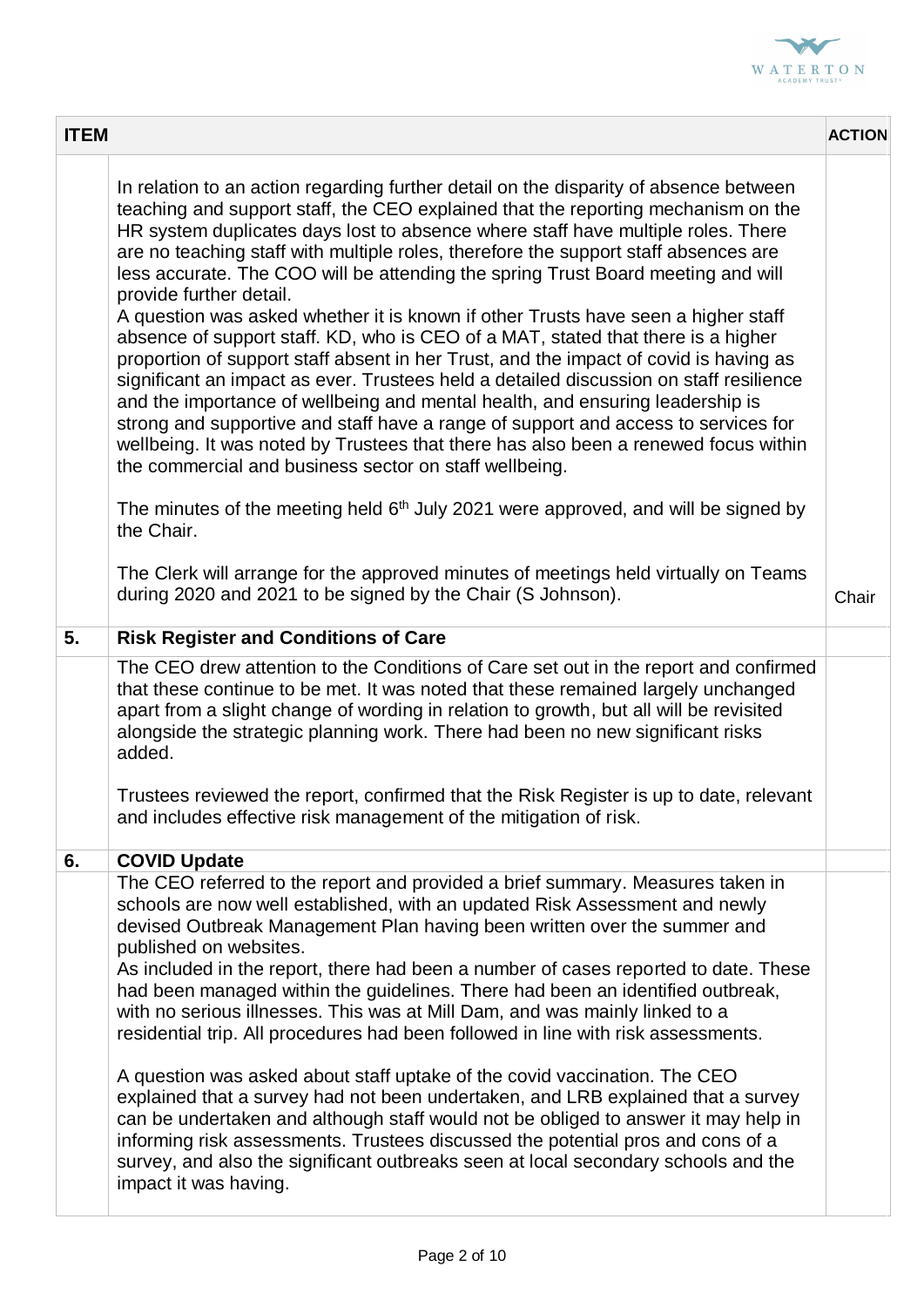

| <b>ITEM</b>                                                                                                                                                                                                                                                                                                                                                                                                                                                                                                                                                                                                  | <b>ACTION</b> |
|--------------------------------------------------------------------------------------------------------------------------------------------------------------------------------------------------------------------------------------------------------------------------------------------------------------------------------------------------------------------------------------------------------------------------------------------------------------------------------------------------------------------------------------------------------------------------------------------------------------|---------------|
| 7.<br><b>CEO Update</b>                                                                                                                                                                                                                                                                                                                                                                                                                                                                                                                                                                                      |               |
| The CEO provided a brief summary of the report and explained that there were<br>currently no ongoing conversions, however some early stage conversations were<br>taking place which are positive. The Trust are being strategically a little more proactive<br>with a focus on Barnsley. Trustees commented positively on this approach and<br>approved this focus.                                                                                                                                                                                                                                          |               |
| In response to questions regarding the timeframe of decision making, the CEO<br>explained that this will depend on when government priorities on imposed<br>academisation are outlined.                                                                                                                                                                                                                                                                                                                                                                                                                      |               |
| (Neil Shaw arrived at 6:23pm – meeting is now quorate).                                                                                                                                                                                                                                                                                                                                                                                                                                                                                                                                                      |               |
| The Trust had been involved in two Free School Presumptions for new schools in<br>Barnsley. Around 90 applications had been made, and the Trust were in the final 3<br>and had received very positive feedback on the process so far, with comments that<br>the Trust's application had been the most child-centric. One presumption was still<br>ongoing, with an outcome expected in the autumn term. The second had been<br>postponed for one year due to changes in plans for the housing development which<br>would potentially mean less children are expected to move into the area.                  |               |
| An update was provided on System Leader duties – the CEO now sits on the<br>Doncaster and Barnsley Teaching Hub Strategic Board and their governance board,<br>and has been appointed as a Member of White Woods Primary Academy Trust.                                                                                                                                                                                                                                                                                                                                                                      |               |
| A KS1 SEND assessment centre is now in place at Churchfield Primary School, after<br>an approach by Barnsley LA - it was felt to be a positive strategic move to support<br>this request. Children will attend for a maximum of two years, after which they will<br>either return to mainstream school or move on to specialist provision. The CEO had<br>met with the Churchfield Chair of the ASC following some communication issues on<br>the assessment centre, and following a detailed Q and A with governors, the ASC<br>were satisfied and assured by the arrangements which had been put in place. |               |
| The IT Services Manager had commenced employment with large scale projects<br>planned in. As part of the focus on growth into Barnsley a small office has been<br>sourced within a multi-office complex to house the IT Services Manager and the<br>Digital Media Officer.                                                                                                                                                                                                                                                                                                                                   |               |
| Following an identified issue around pension contributions the teacher supply pool<br>will be suspended. Teachers will remain in the schools, but will be employed by an<br>agency and ring-fenced to Waterton schools.                                                                                                                                                                                                                                                                                                                                                                                      |               |
| A central skeleton staff had been in place over the summer to ensure completion of<br>key tasks such as estates works and Covid planning. The CEO recorded his thanks<br>to the outstanding work of E Davies in the central team in covid management and<br>that of G Waring who had joined to support the central team administration.                                                                                                                                                                                                                                                                      |               |
| An update was provided that the SLT have met to agree protocols and practices<br>around hybrid working for the central team. There is an aim towards supporting well-<br>being by ensuring that staff have time in offices to work with colleagues but also an                                                                                                                                                                                                                                                                                                                                               |               |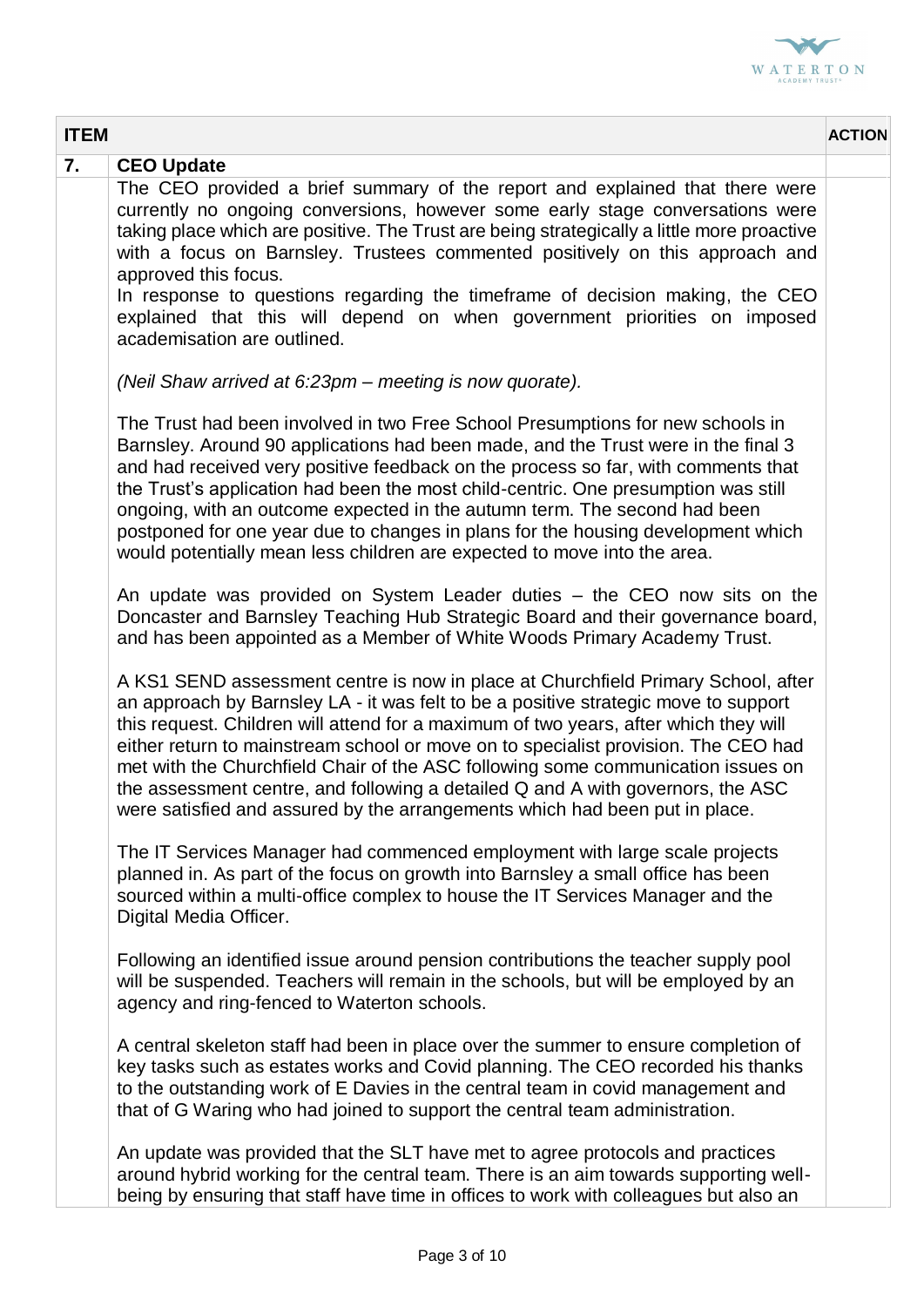

| <b>ITEM</b> |                                                                                                                                                                                                                                                                                                                                                                                                                                                                                                                                                                                                                                                                                                                                                                                                      | <b>ACTION</b> |
|-------------|------------------------------------------------------------------------------------------------------------------------------------------------------------------------------------------------------------------------------------------------------------------------------------------------------------------------------------------------------------------------------------------------------------------------------------------------------------------------------------------------------------------------------------------------------------------------------------------------------------------------------------------------------------------------------------------------------------------------------------------------------------------------------------------------------|---------------|
|             | acknowledgement that remote working can be very successful for some team<br>members. Trustees discussed the perception of home working and the importance of<br>people within an organisation understanding the differing points of view and different<br>ways of working. In response to a question the CEO confirmed that there are no<br>instances of staff who are refusing to return to work within the workplace.                                                                                                                                                                                                                                                                                                                                                                              |               |
|             | The annual start of year INSET day was held remotely, with good feedback. This was<br>broadcast for half a day each to the east and west hub teams.                                                                                                                                                                                                                                                                                                                                                                                                                                                                                                                                                                                                                                                  |               |
|             | The Trust central team have registered all schools on the National Tutoring<br>Programme. Schools are currently assessing need and will be matched with an offer<br>by the end of the autumn term. There is a focus on year 6 up until Easter, in groups of<br>3, to maximise the use of this programme. There is possibility that staffing around this<br>could be difficult, but work is ongoing to secure appropriate staffing is in place. The<br>Trust propose to subsidise the cost to schools from the central budget - Trustees were<br>in unanimous agreement of this.                                                                                                                                                                                                                      |               |
|             | It was proposed that the Trust commit to an aim of being carbon neutral by 2030, in<br>line with the Wakefield aim. It was felt that this was an ambitious target, but that it will<br>be positive for children to be aware of this aim and to see their school working to<br>care for the planet. The Trust has agreed to support the creation of a girl's football<br>cup competition. It will be a Barnsley based competition and Churchfield will be key<br>leads in the organisation. Well-being tea boxes were delivered to each school funded<br>by the Trust. Plans were made to ensure that all staff members could participate,<br>and feedback was very positive<br>Trustees thanked the CEO for the comprehensive update and commented positively<br>on the breadth of ongoing projects. |               |
| 8.          | <b>Governance Officer Headline Report</b>                                                                                                                                                                                                                                                                                                                                                                                                                                                                                                                                                                                                                                                                                                                                                            |               |
|             | The Clerk (MAT Governance Officer) provided a brief summary of the report,<br>highlighting the review of the Code of Conduct. Trustees confirmed they had read and<br>reviewed the Code, and it was approved.<br>A discussion took place around training and development for Trustees and the<br>importance of this, and attention was drawn to the Waterton bespoke training being<br>delivered by the School Improvement team in November for Governors and Trustees<br>and the One Wakefield training relating to being an 'evidence based Governor/Trustee'<br>- Trustees were encouraged to contact the Governance Officer to book onto these<br>sessions.                                                                                                                                      |               |
|             | In response to a query it was confirmed that the Trustee induction training session is<br>mandatory but there are no other mandatory sessions. The Clerk will re-circulate<br>Keeping Children Safe in Education with regards to the statutory guidance relating to<br>safeguarding.                                                                                                                                                                                                                                                                                                                                                                                                                                                                                                                 | clerk         |
| 9.          | <b>CESO Main Report</b>                                                                                                                                                                                                                                                                                                                                                                                                                                                                                                                                                                                                                                                                                                                                                                              |               |
|             | The CESO (Chief Education Standards Officer) was in attendance at the meeting and<br>provided an overview of the report which included; standards, baselines, KPIs and the                                                                                                                                                                                                                                                                                                                                                                                                                                                                                                                                                                                                                           |               |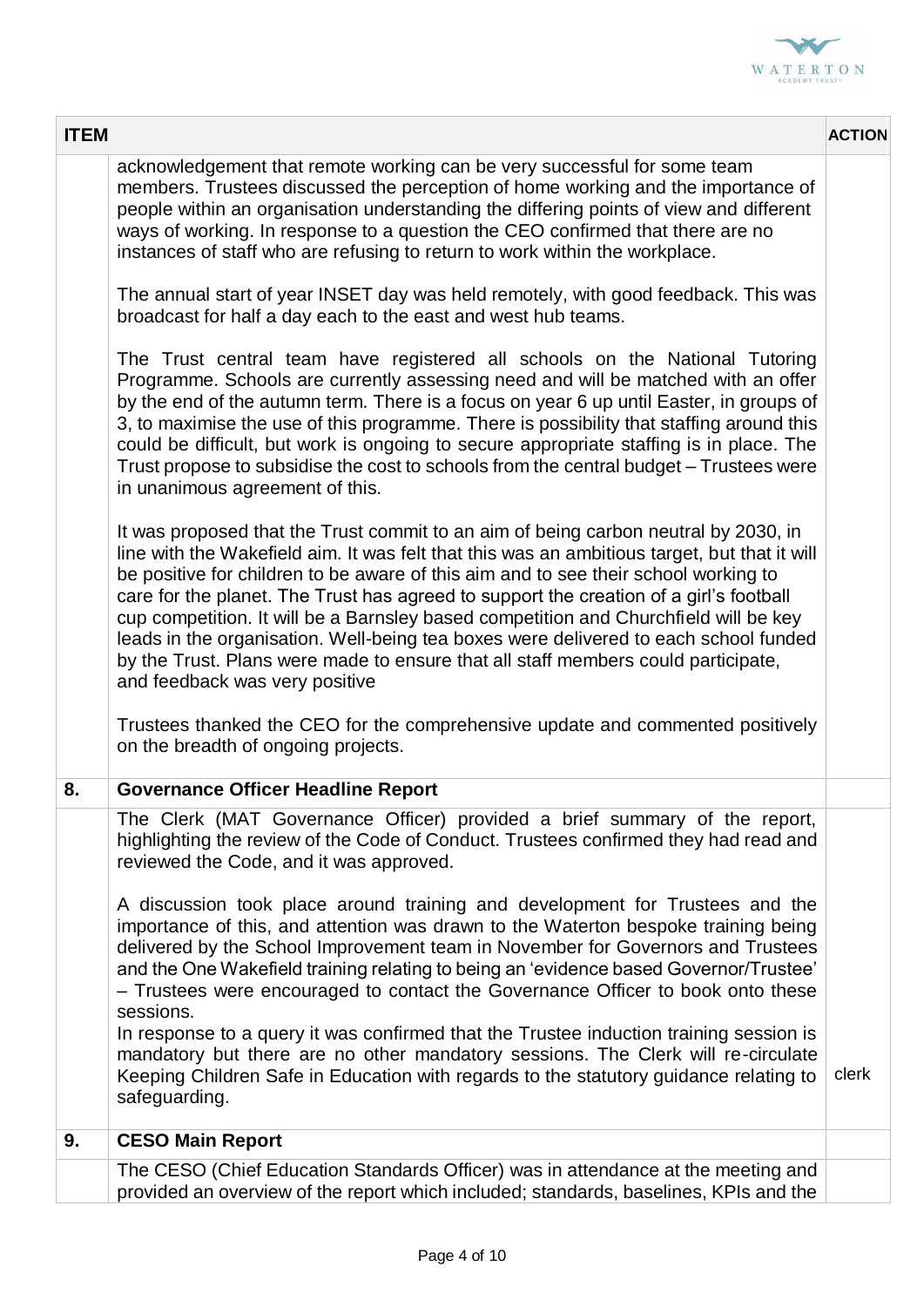

| <b>ITEM</b> |                                                                                                                                                                                                                                                                                                                                                                                                                                                                                                                                                                                                                                                                                                                                                                                                                                                                                                                                                                                                                            | <b>ACTION</b> |
|-------------|----------------------------------------------------------------------------------------------------------------------------------------------------------------------------------------------------------------------------------------------------------------------------------------------------------------------------------------------------------------------------------------------------------------------------------------------------------------------------------------------------------------------------------------------------------------------------------------------------------------------------------------------------------------------------------------------------------------------------------------------------------------------------------------------------------------------------------------------------------------------------------------------------------------------------------------------------------------------------------------------------------------------------|---------------|
|             | core offer of work which the School Improvement (SI) team are delivering across<br>Wakefield, Barnsley and further afield.                                                                                                                                                                                                                                                                                                                                                                                                                                                                                                                                                                                                                                                                                                                                                                                                                                                                                                 |               |
|             | An overview of the standards journey was provided – this is a different picture across<br>the east and west hub, in part due to the demographics and level of need. The<br>standards journey in the west hub shows a strong and consistent picture, and there<br>are new Heads in place who are excellent. Lee Brigg are awaiting inspection as an<br>Outstanding school last inspected in 2007 – SI staff are working to support staff in<br>the school and they are in a very strong position. Trustee KD offered further support<br>to the Trust in her capacity of CEO of another multi-academy trust as one of the<br>schools within her trust were in the same position. A discussion was held<br>surrounding the Ofsted framework and the increased rigour of inspections. At least<br>three schools in the east hub are awaiting Ofsted inspections. Although there is still a<br>school improvement journey ahead of the east hub there is support in place and<br>collaborative working.                         |               |
|             | Trustees were directed to the report which provided data on attainment and progress<br>baselines. There is no national data for the second consecutive year, however a<br>comparison was provided for reference from UK schools using the same software,<br>and from Wakefield schools using the software. It was notable that the trust cannot<br>be assured of the processes undertaken by these other schools, but for Waterton<br>schools the teacher assessments are supported by practice papers or NFER tests.<br>Nationally, 6000 schools use the software, so this is a significant data set for<br>comparison. Y1 and Y5 benchmark data was also provided for review.                                                                                                                                                                                                                                                                                                                                            |               |
|             | A thorough piece of work has been carried out which tracked back to prior attainment<br>and potential, alongside current assessments. Those children who were capable pre-<br>pandemic are still capable and should have a target which reflects this. A focus is on<br>ensuring children reach age related expectations (ARE). The message remains clear<br>and positive, that this is the aim which is aspirational but achievable, and there will<br>not be a complacency that covid disruptions will result in children not achieving their<br>potential. The tutoring programme will support this piece of work. The CEO has met<br>with all Heads and agreed this, but there will be challenges, notably with the three<br>schools with a 'requires improvement' judgement. It was noted that during the covid<br>pandemic there have been children who have prospered within the home learning<br>environment and those who have faced significant challenges.                                                      |               |
|             | In response to questions posed by Trustees regarding the targets and how these are<br>sense checked, Trustees engaged in a robust discussion on ensuring targets remain<br>aspirational but also whether these are achievable and what is the most appropriate<br>way to set the targets. The CESO explained that when targets are set the data is<br>reviewed from the previous key stage and this time the teacher assessments from<br>February 2020 were used as this is a reflection of their capability from that point in<br>time. Throughout remote teaching the SI team monitored the quality of work, and the<br>curriculum has been reviewed since the return to school based on what is required.<br>Questions were raised regarding the national pressure of results and whether this<br>impacts target setting. The CESO also explained that support is targeted by the SI<br>team and the tutoring scheme is focussed on those who are behind where they<br>should be or those who are disadvantaged pupils. |               |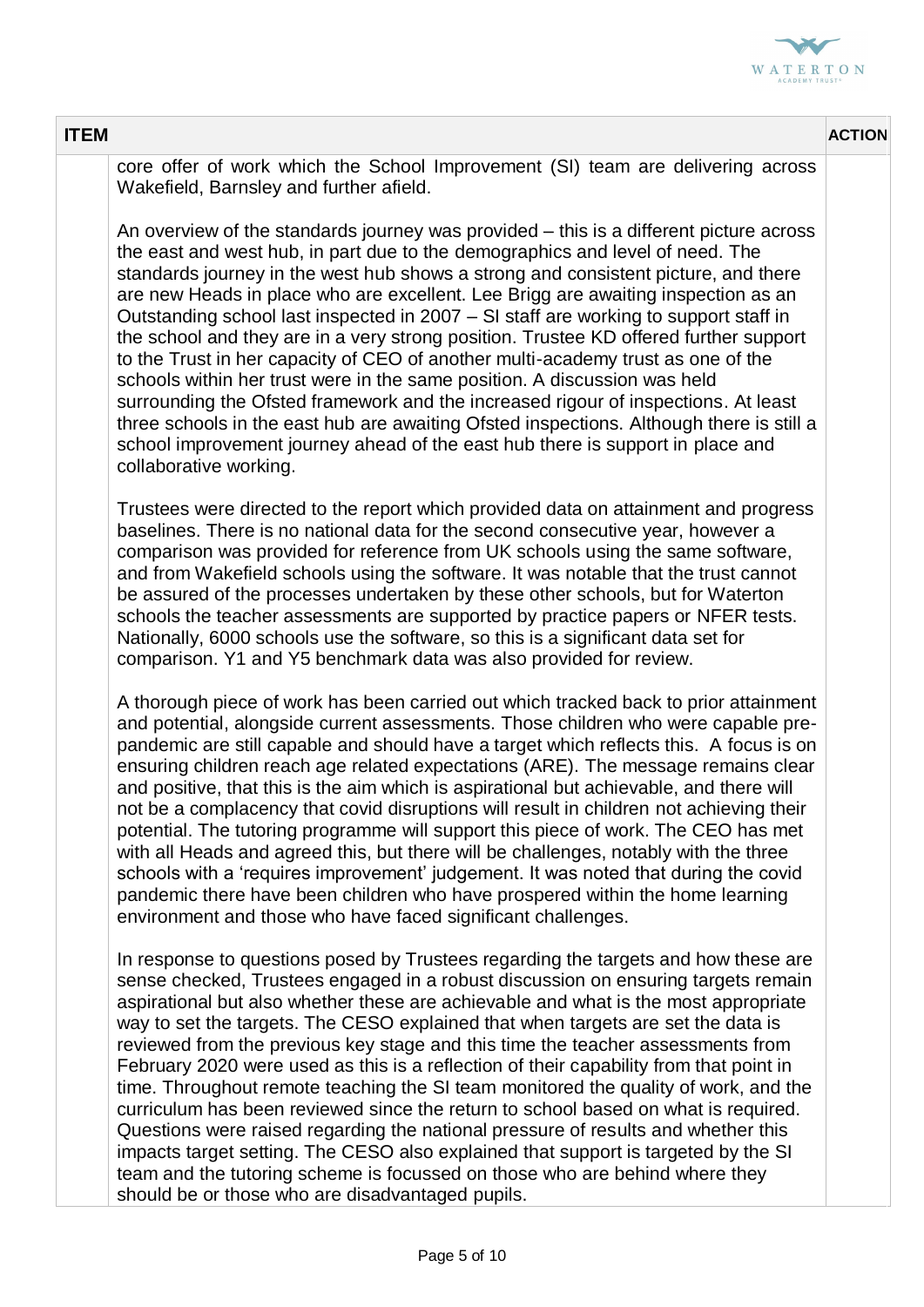

A wide ranging discussion took place regarding the importance of honest conversations with Headteachers; focus on behaviour including supporting schools and children where there are challenges around returning to structured learning; the challenges of persistent absenteeism particularly of disadvantaged children; the emphasis on early reading and phonics and ensuring systematic approaches are in place at all schools. It was noted that a phonics scheme is now in place and embedded at CTA and it is anticipated that national level will now be achieved.

The CESO explained that the piece of work looking at prior attainment has connected teachers with children's learning journeys and has been a positive exercise, and the use of aspirational language is really important for the quality of provision within the classroom. It is not yet known if standardised assessments will be suspended again. In response to a question regarding the curriculum and how this had been adapted, the CESO confirmed that there remains in place a rich and broad curriculum and this is of key importance more so than ever, as this is what the children have missed during remote learning. There has been a focus on refining the curriculum offer but this has been used as a positive to support engagement and prioritisation. The core values of the Trust is to improve standards for all children and for them to achieve their potential. During the summer term the SI team advised schools to focus on transcription in writing as that had been missing for some during remote learning and the work on this has paid dividends. Schools have seen improvements in handwriting, spellings and phonics. Overall children are happy to be back in school and are doing well.

In relation to attendance the CESO provided a summary of the current position. Persistent absence (PA) remains a concern, particularly for disadvantaged pupils. Some schools have an embedded culture of absenteeism which they are continually working to change, particularly where parents do not have a positive view of education. Safeguarding concerns were also discussed and assurance provided that clear processes are in place to address any concerns across all schools. The trust and the schools work very closely with the local authority as there are a number of families in crisis - some of which has been heightened by the pandemic. A detailed piece of work is ongoing to gain a greater understanding of what the PA figures for each school are made up of and how to effectively address these. In response to questions it was confirmed that an absence is recorded based on a cut off time, and in some cases it is that the child(ren) arrive at school but not in a punctual manner. The CESO is also shadowing the Education Welfare Officers as part of this piece of work. Consistent principles underpin attendance management in all schools, and the EWO supports to ensure that intervention and support has an impact. The team will work to establish what is working successfully in some schools to manage persistent absenteeism and build any learning into policies and procedures. A question was asked whether the attendance figures are in line with where they were three years ago before covid. The CESO confirmed that they are broadly in line, but currently PA is higher, hence the focus on this.

As noted in the report, the SI team launched the excellence guidance documents at the whole Trust INSET day, to ensure an impact on all teaching team members. Training for Governors and Trustees will be provided, with dates included in the report. A summary of the school improvement offer was provided in the report, as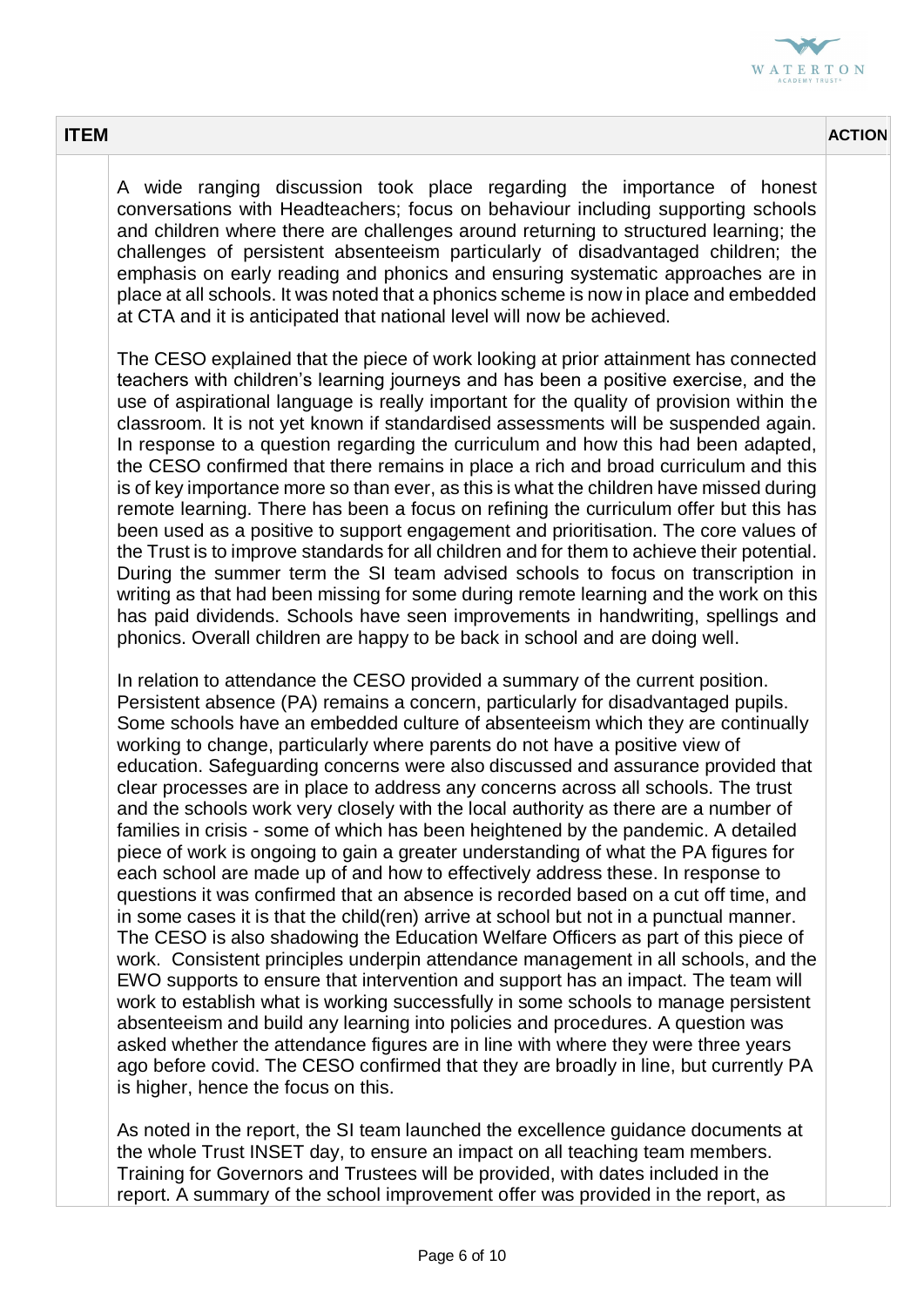

| <b>ITEM</b> |                                                                                                                                                                                                                                                                                                                                                                                                                                                                                                                                                                                                                                                                                                                                                                                                                                                                                                                          | <b>ACTION</b> |
|-------------|--------------------------------------------------------------------------------------------------------------------------------------------------------------------------------------------------------------------------------------------------------------------------------------------------------------------------------------------------------------------------------------------------------------------------------------------------------------------------------------------------------------------------------------------------------------------------------------------------------------------------------------------------------------------------------------------------------------------------------------------------------------------------------------------------------------------------------------------------------------------------------------------------------------------------|---------------|
|             | well as details on the system leadership work undertaken by members of the team<br>and their professional roles beyond Waterton including lead moderator, professional<br>development lead and accredited facilitator for a range of programmes and<br>institutions. Trustees commented very positively on the breadth of expertise within<br>the team. The initial teacher training programme in partnership with Leeds Trinity<br>currently has 10 trainees in the cohort and it was commented that they are a strong<br>cohort.<br>Trustees were directed to the remainder of the report for information.<br>Trustees thanked the CESO for her comprehensive report and opportunity to ask<br>questions and engage in robust discussion.                                                                                                                                                                              |               |
| 10.         | <b>COO Headline Report</b>                                                                                                                                                                                                                                                                                                                                                                                                                                                                                                                                                                                                                                                                                                                                                                                                                                                                                               |               |
|             | Attention was drawn to the detailed report which had been shared in advance of the<br>meeting and included a comprehensive HR and Estates update.<br>A query was raised regarding the GDPR request and it was confirmed that the<br>appropriate work had been carried out and the parties involved were satisfied with<br>the information provided. It was confirmed that the settlement agreement was in<br>relation to the issues which had been encountered with the implementation of the HR<br>software.<br>There were no further questions and the CEO explained that the COO will be<br>attending the Spring Trust Board meeting as this report will be the focus of the<br>meeting.                                                                                                                                                                                                                              |               |
| 11.         | <b>CFO Headline Report</b>                                                                                                                                                                                                                                                                                                                                                                                                                                                                                                                                                                                                                                                                                                                                                                                                                                                                                               |               |
|             | The report was shared with all in advance of the meeting. An opportunity was<br>provided for Trustees to ask questions or submit comments in relation to the report.<br>It was noted that more detailed financial information will be presented at the<br>upcoming AGM - the date has been confirmed as 2 <sup>nd</sup> December.<br>The CEO confirmed that the Chair receives a monthly accounts report, and that the<br>CFO will be attending the summer Trust Board meeting which will focus on budget<br>setting.<br>The CEO reported that there has been an overspend at Mill Dam, related to the<br>professional fees not being accounted and additional costs for new plans due to<br>varying ground conditions. All has now been resolved. Trustee, LRB who is a parent<br>at the school spoke highly of the building works and the transformation of the school.<br>There were no further questions at present. |               |
| 12.         | <b>Union Agreement</b>                                                                                                                                                                                                                                                                                                                                                                                                                                                                                                                                                                                                                                                                                                                                                                                                                                                                                                   |               |
|             | The CEO provided an overview of the work which has been undertaken to date. There<br>had been a recent meeting between the CEO and union representatives, with an aim<br>towards confirming an agreement which will ensure that colleagues have appropriate<br>representation.                                                                                                                                                                                                                                                                                                                                                                                                                                                                                                                                                                                                                                           |               |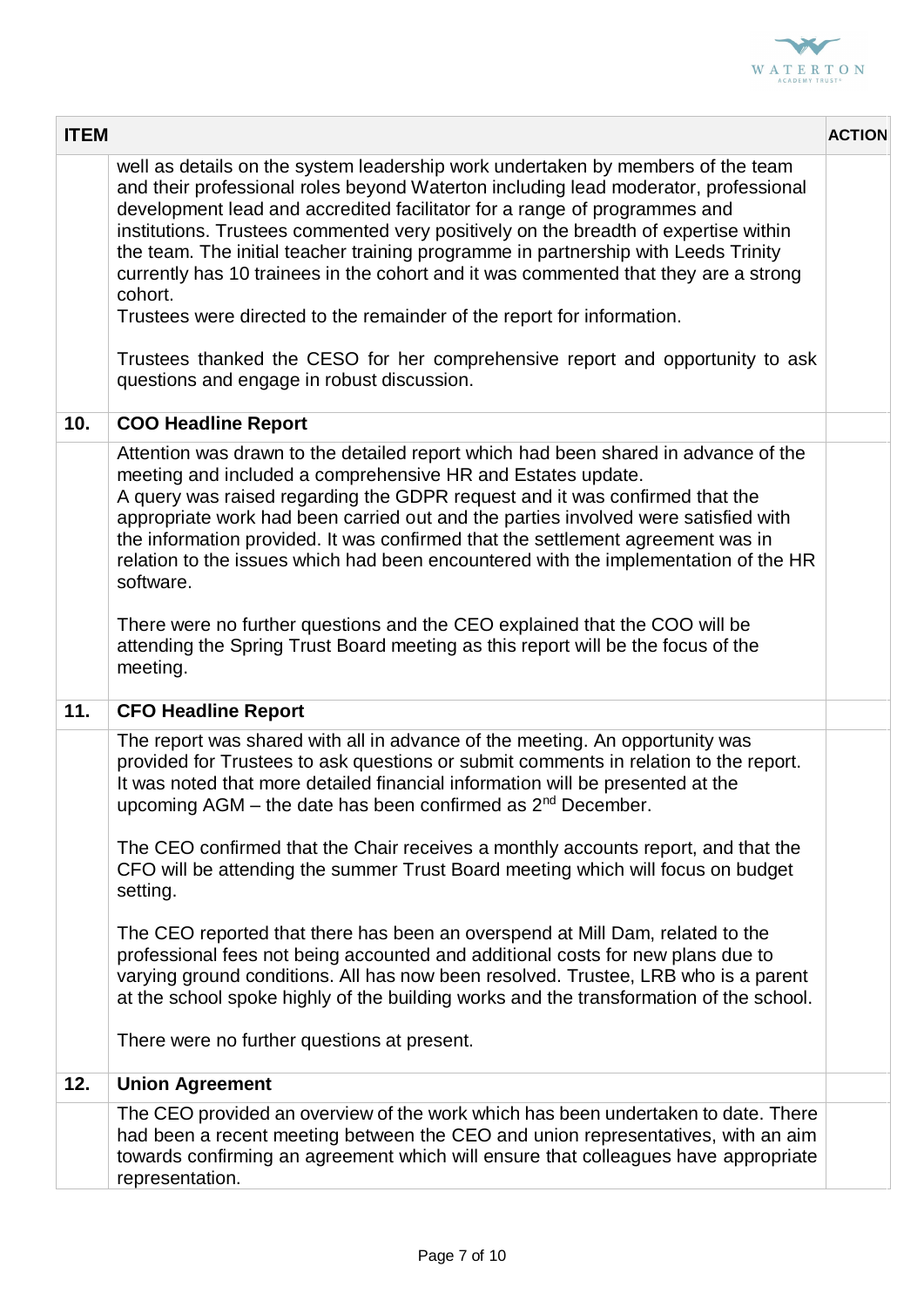

| <b>ITEM</b> |                                                                                                                                                                                                                                                                                                                                                                                                                                                                                                                                                                                                                                                                                                                                                                                                                                                                                                                                                                                                                                                                                                                                                                                                                            | <b>ACTION</b> |
|-------------|----------------------------------------------------------------------------------------------------------------------------------------------------------------------------------------------------------------------------------------------------------------------------------------------------------------------------------------------------------------------------------------------------------------------------------------------------------------------------------------------------------------------------------------------------------------------------------------------------------------------------------------------------------------------------------------------------------------------------------------------------------------------------------------------------------------------------------------------------------------------------------------------------------------------------------------------------------------------------------------------------------------------------------------------------------------------------------------------------------------------------------------------------------------------------------------------------------------------------|---------------|
|             | There had been further requests from the unions with regards to a financial bonus for<br>staff and increased facilities time. Trustees discussed these requests in detail and<br>were in unanimous agreement that neither were financially viable or appropriate and<br>the rationale provided by the unions was not in line with the thinking of Trustees.<br>The Trust's recognition of staff will continue and investment into wellbeing and the<br>work of the wellbeing group is a focus. All staff had been very positive about the recent<br>wellbeing afternoon tea,<br>Trustees unanimously denied the requests, but commented positively on the work to<br>date and the professional relationship with the unions.                                                                                                                                                                                                                                                                                                                                                                                                                                                                                               |               |
| 13.         | <b>Strategic Plan</b>                                                                                                                                                                                                                                                                                                                                                                                                                                                                                                                                                                                                                                                                                                                                                                                                                                                                                                                                                                                                                                                                                                                                                                                                      |               |
|             | The CEO provided a brief update that the draft of this has been previously shared and<br>would be part of the report for the AGM.                                                                                                                                                                                                                                                                                                                                                                                                                                                                                                                                                                                                                                                                                                                                                                                                                                                                                                                                                                                                                                                                                          |               |
| 14.         | <b>Policy Updates</b>                                                                                                                                                                                                                                                                                                                                                                                                                                                                                                                                                                                                                                                                                                                                                                                                                                                                                                                                                                                                                                                                                                                                                                                                      |               |
|             | It was noted that these had been approved by the Hub Boards. Trustees had reviewed<br>and there were no further questions and all policies were approved.                                                                                                                                                                                                                                                                                                                                                                                                                                                                                                                                                                                                                                                                                                                                                                                                                                                                                                                                                                                                                                                                  |               |
| 15.         | <b>Audit and Risk Committee</b>                                                                                                                                                                                                                                                                                                                                                                                                                                                                                                                                                                                                                                                                                                                                                                                                                                                                                                                                                                                                                                                                                                                                                                                            |               |
|             | The Governance Officer provided an overview of the rationale for the establishment of<br>an Audit and Risk Committee comprised of Trustees to independently maintain an<br>oversight of the Trust's financial, governance, risk management and internal control<br>systems. Under the requirements of the Academies Handbook the Trust is not<br>required to have a standalone committee as annual income does not exceed £50<br>million, but it must ensure that these responsibilities are incorporated into a relevant<br>committee. In discussion with the CFO, CEO and Chair of the Trust Board it was<br>agreed that it is good practice to have a dedicated committee to encourage the focus<br>on key control mechanisms and report directly to Trustees. The Committee will also<br>be responsible for monitoring the detail of both the external audit and internal scrutiny<br>reviews.<br>Trustees were in agreement and confirmed that meetings being held on Teams would<br>be the most convenient approach and / or held on the same evening as a Trust Board<br>meeting. The draft Terms of Reference were reviewed and approved.<br>The Governance Officer will contact Trustees to establish membership. | <b>Clerk</b>  |
| 16.         | <b>CEO/HT PM Arrangements</b>                                                                                                                                                                                                                                                                                                                                                                                                                                                                                                                                                                                                                                                                                                                                                                                                                                                                                                                                                                                                                                                                                                                                                                                              |               |
|             | The CEO provided a summary, explaining that there has not been a recognised set of<br>standards to benchmark the performance management of CEOs of Trusts, such as<br>there are for Headteachers. In conjunction with the work of the CST (Confederation of<br>Schools Trusts) to identify the core responsibilities of CEOs a document has been<br>prepared which will hold the CEO to account against these standards, for which the<br>CEO will provide evidence of. A panel of Trustees will be formed, and when the panel<br>meets there will also be agreement of bespoke standards relevant to the CEO at that<br>particular time. An external advisor will be part of the follow up panel meeting to review<br>against the objectives and evidence provided.                                                                                                                                                                                                                                                                                                                                                                                                                                                       |               |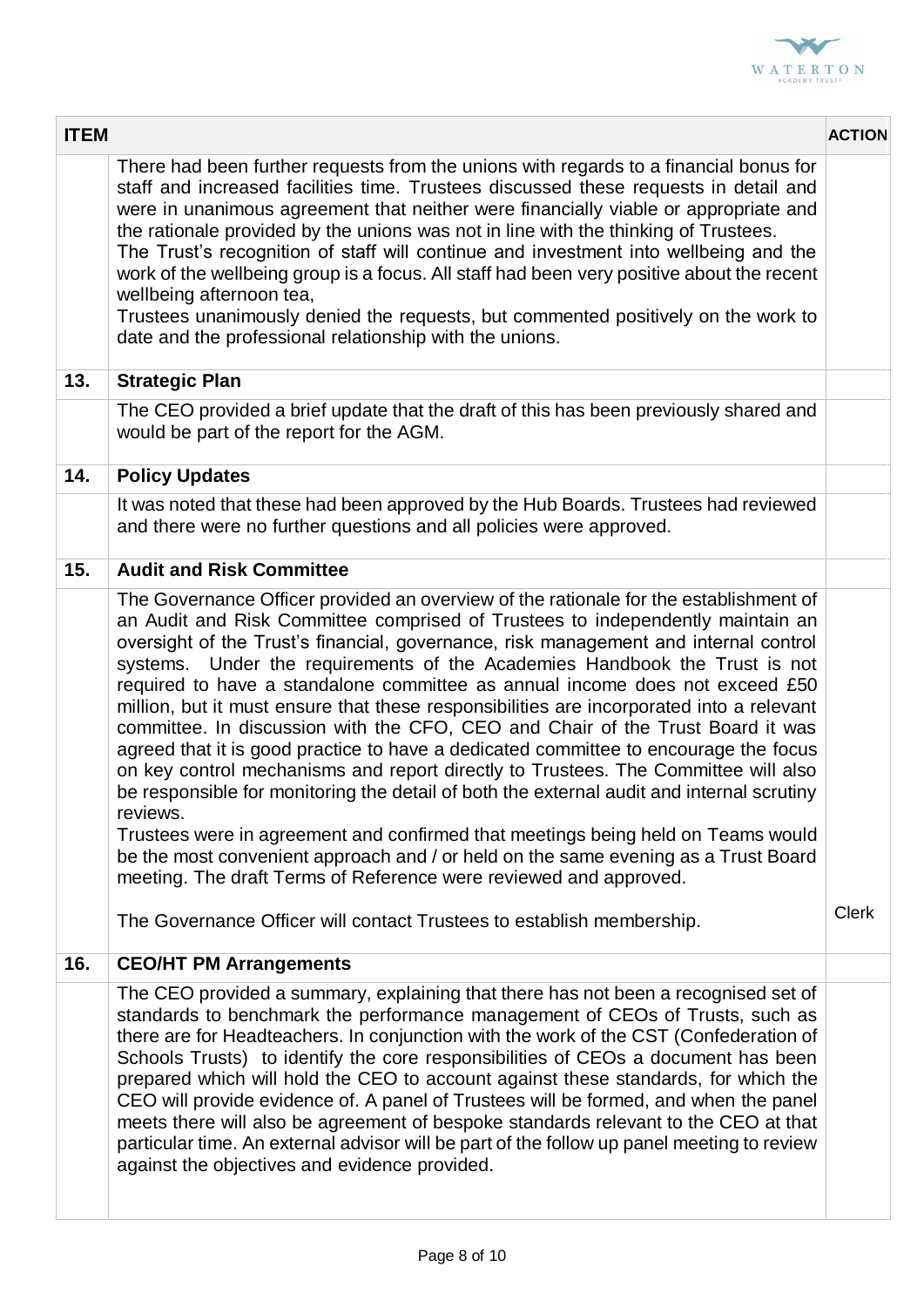

| <b>ITEM</b> |                                                                                                                                                                                                                                                                                                                                                                                                                                                                                                                                                                                                       | <b>ACTION</b> |
|-------------|-------------------------------------------------------------------------------------------------------------------------------------------------------------------------------------------------------------------------------------------------------------------------------------------------------------------------------------------------------------------------------------------------------------------------------------------------------------------------------------------------------------------------------------------------------------------------------------------------------|---------------|
|             | The CEO also explained that a similar process will also be conducted with<br>Headteachers, as it had been difficult to assess performance management during<br>2020. This approach had been outlined to Heateachers and positive feedback<br>received. The CEO and a member of the ASC will conduct the performance<br>management of the Headteacher, with the CESO taking part in some where<br>appropriate.<br>Trustees agreed to the implementation of the proposed approach to the performance<br>management of the CEO, and agreed that the Chair and one other Trustee be part of<br>the panel. | clerk         |
| 17.         | <b>Any Other Business</b>                                                                                                                                                                                                                                                                                                                                                                                                                                                                                                                                                                             |               |
|             | None.                                                                                                                                                                                                                                                                                                                                                                                                                                                                                                                                                                                                 |               |
| 18.         | Feedback to/from Hub Board and ASCs - Questions, Comments and Concerns                                                                                                                                                                                                                                                                                                                                                                                                                                                                                                                                |               |
|             | The CEO explained that the Hubs had been asked for feedback on the reports<br>prepared by SLT and all were in agreement that the reports were comprehensive and<br>contained an appropriate level of detail and enabled governors to provide scrutiny and<br>support.<br>Trustees were also in agreement and spoke positively about the 'focus' for each<br>meeting and the relevant member of SLT being in attendance to provide a more<br>detailed report.                                                                                                                                          |               |
| 16.         | <b>Identification of Confidential items</b>                                                                                                                                                                                                                                                                                                                                                                                                                                                                                                                                                           |               |
|             | None.                                                                                                                                                                                                                                                                                                                                                                                                                                                                                                                                                                                                 |               |
| 22.         | Confirmation of date and time of next meeting -                                                                                                                                                                                                                                                                                                                                                                                                                                                                                                                                                       |               |
|             | Based on the approved governance schedule meetings of the Trust Board were<br>agreed as follows;<br>AGM Thursday 2 <sup>nd</sup> December 2021 - to be held at either the Centre for Excellence or<br>Walton school hall depending upon confirmed numbers.<br>Tuesday 1 <sup>st</sup> March 2022 - Trustees discussed the holding of some Trust Board<br>meetings on Teams and agreed that the spring Trust Board meeting would be held on<br>Teams.                                                                                                                                                  |               |

# **MEETING CLOSED 8:15pm**

### **SIGNATURE:**

## **DATE:**

#### **Actions from the Trust Board meeting held on 12 Oct 2021**

| Agenda  | Summary of Action | Who? | When? |
|---------|-------------------|------|-------|
| Item N° |                   |      |       |